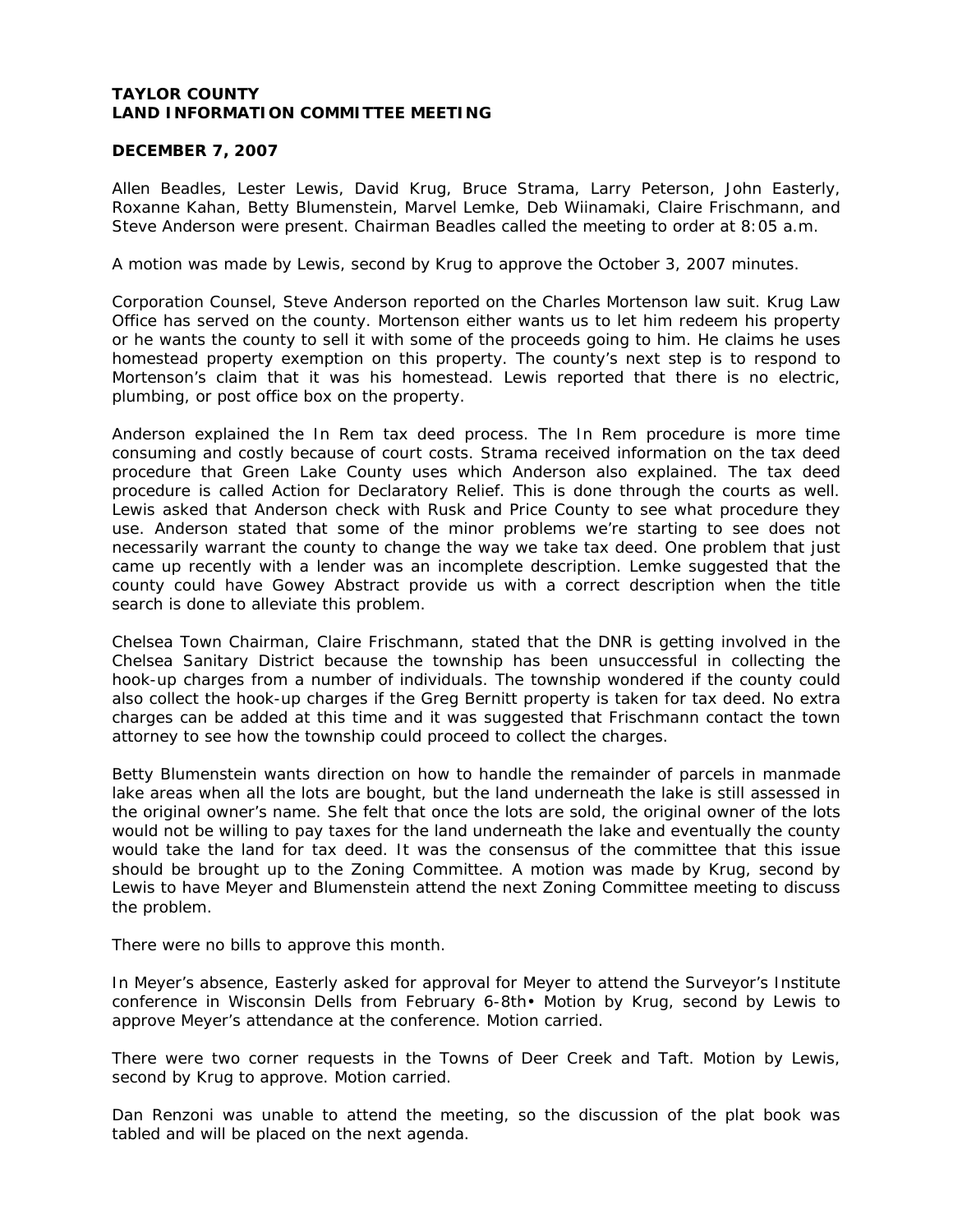Allen Beadles reported that the people living on the Roy Block property have moved out. Wiinamaki indicated that the property would most likely go up for tax deed next year as the 2004-2006 property taxes are unpaid.

Discussion on the tax deed redemption policy was tabled until the committee decides which tax deed procedure the county will be using in the future.

Peterson reported on the Dombrowski monitoring well project. There are two high wells, one by the island and the other next to the sidewalk that have high tulene and other volatile organic compound counts. The DNR will be taking samples in February again to continue monitoring them. The Department of Commerce indicated that the samples have been holding steady or improving. There also were people complaining about the six barrels on site that were filled with water and drillings. DKS Construction Services, Inc. disposed of them and Peterson paid the bill of \$588.57. He also paid Synergy Environmental Lab \$437.00 for ground water sampling results. Peterson stated there should not be any more work done onsite, just the monitoring and eventually the property can be sold when monitoring results meet minimum requirements.

The next meeting was set for February 8, 2008.

A motion by Krug, second by Lewis to adjourn the meeting. Motion carried.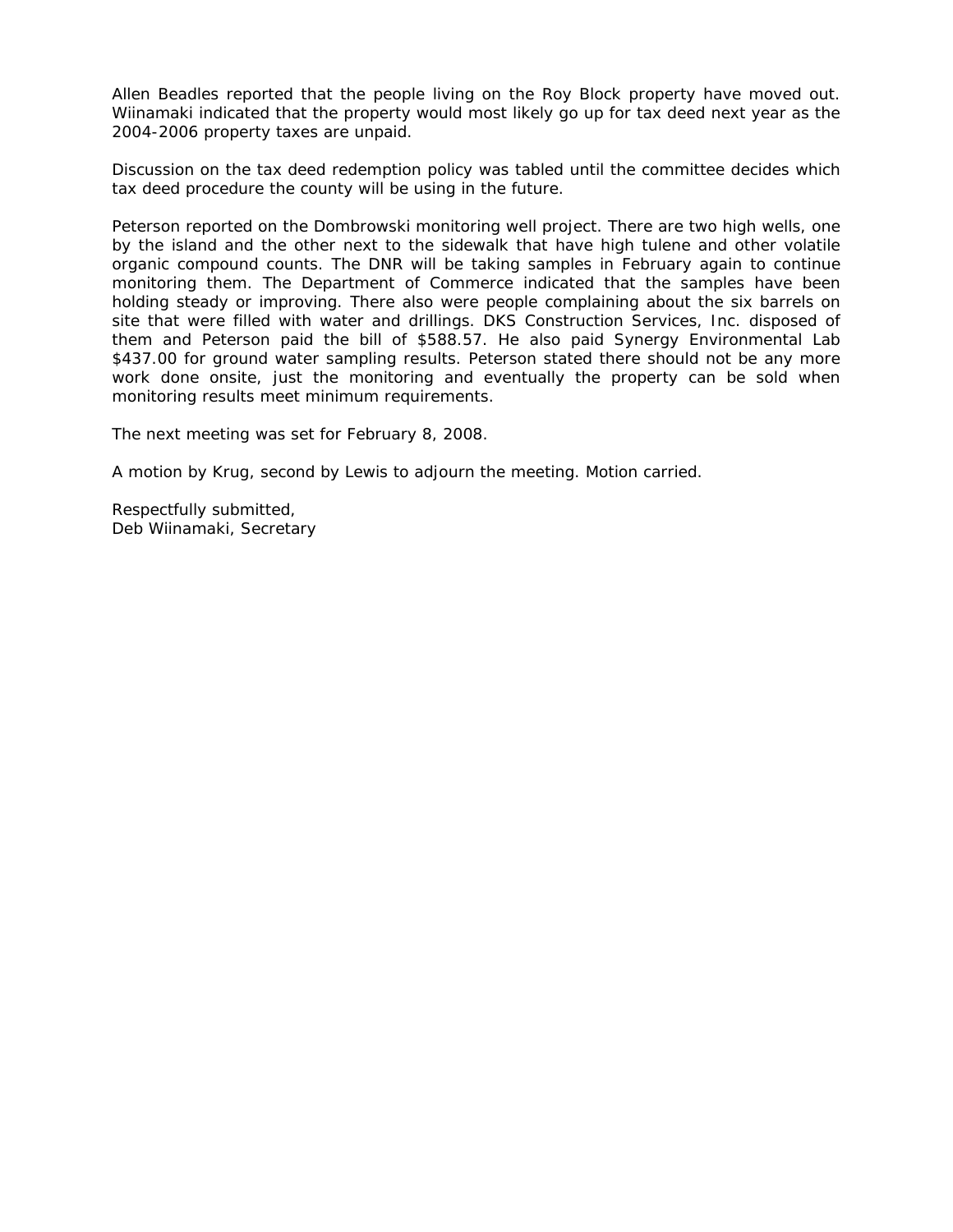## **TAYLOR COUNTY ENVIRONMENTAL ASSESSMENT/ LAND INFORMATION COMMITTEE MEETING**

### **OCTOBER 3, 2007**

Allen Beadles, Lester Lewis, David Krug, Bruce Strama, Larry Peterson, Sue Noland, Bob Meyer, John Easterly, Roxanne Kahan, Betty Blumenstein, and Deb Wiinamaki were present.

Members of the Land Information Committee, Zoning Administrator, County Treasurer, and Chief Deputy Treasurer as the Environmental Assessment Committee left by van to inspect tax delinquent properties.

After returning to the courthouse, the Environmental Assessment Committee was adjourned and the Land Information Committee was convened at 10:20 a.m.

The possible tax deed parcels were discussed and the minimum bids were set. (See attached sheet). It was decided that we would take all parcels if the taxes remain unpaid after the December deadline.

A motion was made by Krug, second by Lewis to approve the August 6, 2007 minutes.

Larry Peterson notified the committee on a bill for \$385.00 which was paid to METCO for ground water sampling on the Dombrowski property. Regarding the removal of barrels on the site, if the Department of Commerce approves as PECFA eligible, Taylor County will have to pay \$1050.67 according to the estimate. Also, Peterson wanted the committee to know that he did get a check from Northern Environmental for \$25,146.57. This was to reimburse the county for failure to retain grant. \$19,000.00 was deposited in the revenue account and \$6,000.00 deposited in the Operating Expense account to cover future deductibles.

John Easterly informed the committee that on October 6, 2007, he will be attending a census workshop in Stevens Point with Arlene Albrecht. This will be in regards to how Taylor County's data should be presented as far as helping with the census addresses.

Peterson reported that the County Clerk and Zoning office had sent out a letter to each town clerk and chairman to determine if the towns want to use our digital data from our uniform county system for the census. The updated digitized data needs to be completed by March, 2008.

Bob Meyer wanted the committee to be aware of a bill that was introduced to limit the amount of information that counties are allowed to make available on our websites. The proposed bill would not allow owners' names to be available for privacy reasons. The committee directed Meyer to write a letter to send to Senator Decker and Assembly Person, Mary Williams to make them aware that Taylor County opposes this bill. Also, he is to send a copy of the letter to the Counties Association, Towns Association, and the Governor.

There were no corner requests.

Lewis stated he would like to see a tax deed redemption policy established. He felt that any properties that were homesteads should be able to go through a redemption hearing, but the owners of properties that are vacant or recreational should not be able to redeem. Lewis will write up a policy and bring it to the next meeting to be looked at.

It was a consensus of the committee that the Block property will be put on the next agenda to be discussed when the Corporation Counsel is present.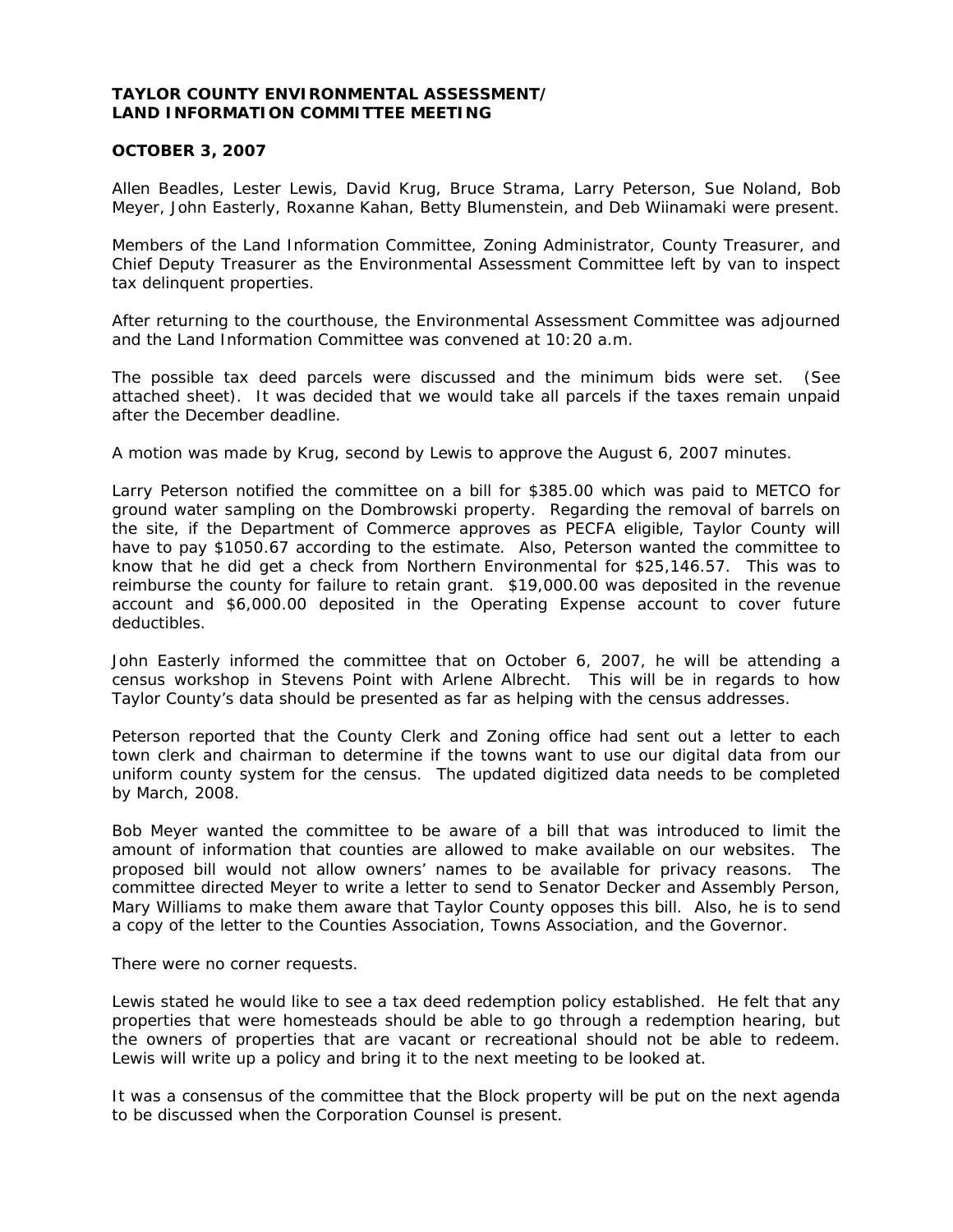Betty Blumenstein explained the problems that existed with the new plat books. After some discussion, it was decided that Dan Renzoni should be invited to the next meeting to discuss the publication of future plat books.

Peterson requested the committee approve paying ADC for phone assistance they will be giving Taylor County to complete the digital project from grant money which is in the Land Information Base Budget at the present time. ADC charges \$55.00/hour for their assistance. A motion was made by Krug, second by Lewis to approve making the payments from that account.

The committee directed the treasurer to put any items that were tabled and involved the Corporation Counsel on the December agenda.

The next meeting will be held on December 7, 2007 at 8:00 a.m.

Meeting was adjourned at 12:19 p.m.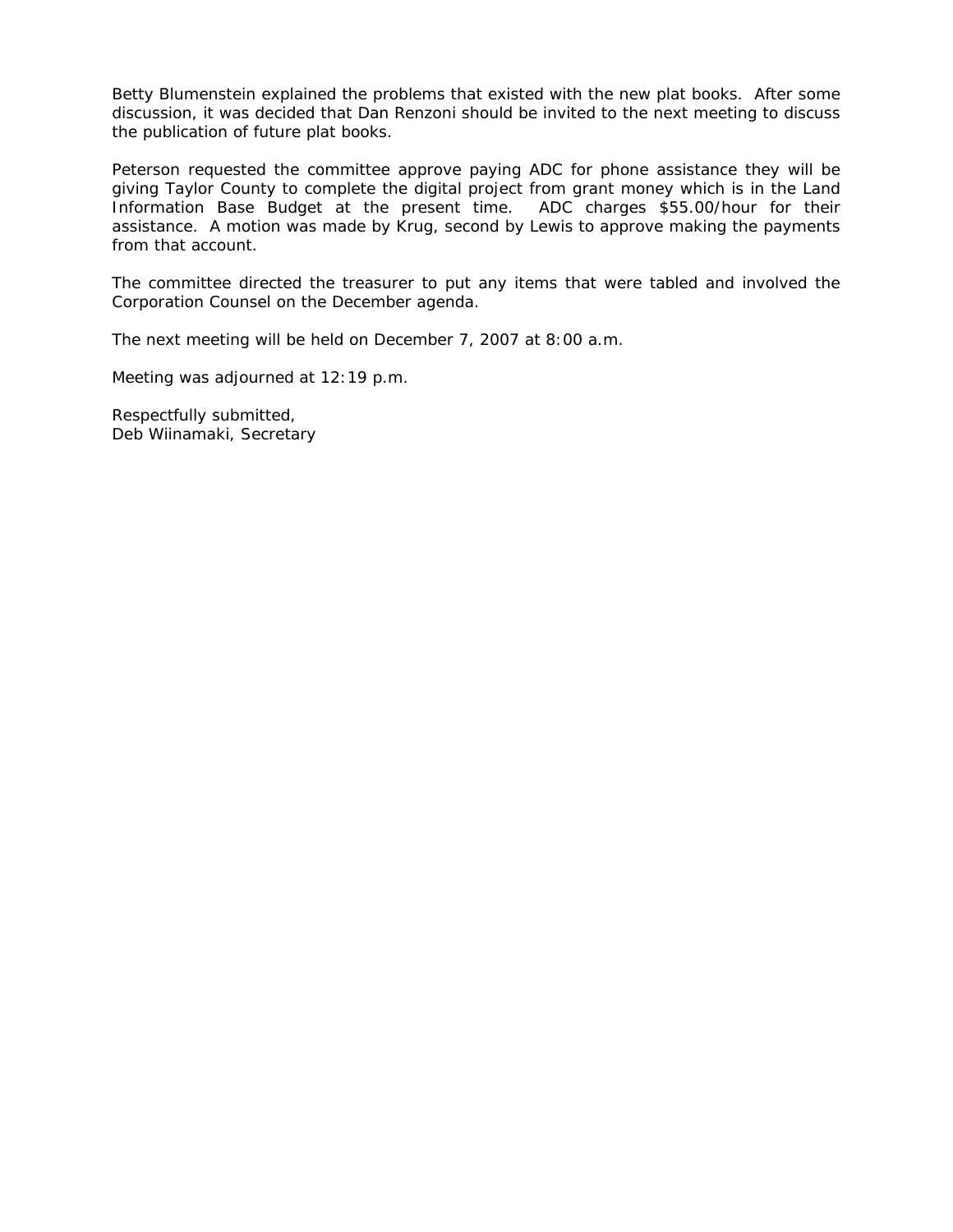## **TAYLOR COUNTY LAND INFORMATION COMMITTEE MINUTES August 6, 2007**

Allen Beadles, Lester Lewis, Dave Krug, Larry Peterson, Bob Meyer, John Easterly, Betty Blumenstein, Roxanne Kahan, Steve Anderson, Marvel Lemke, and Jill Behrens were present.

The meeting was called to order at 8:01 am.

Motion was made by Lewis, second by Krug to accept the minutes of the May 4, 2007 meeting. Motion carried.

Review & approve bills. Bob has a bill coming to fix the van. He does not have the bill yet.

Discuss correspondence & meeting attendance. There were none at this time.

Review corner requests. There were 5 corner requests since the last meeting. All have been done. Motion was made to approve the corner requests by Lewis, second by Krug. Motion carried.

Discuss easement for driveway on the C. Mortenson tax deed property. A survey map was given to all the members from Bob Meyer showing the driveway and how it is coming into the county property by going over the northern parcel (Bear Creek Canvas). The land owner to the north (Bear Creek Canvas) is concerned about the public going through his land to get to the county property. There was a lengthy discussion regarding the easement and a suggestion of wording the easement to limiting access to the county property by county employees only and Bear Creek Canvas.

A motion was made by Lewis to have the Corporate Counsel contact the land owner to the north and come up with an easement agreement to limit access to county employees and the current owner should the county property be sold in the future. Steve will bring the agreement to the next Land Information Committee meeting. Beadles seconded the motion. Krug abstained.

Discussed obtaining title insurance on tax deed property – Mark & Jill Behrens. Gowey Abstracting will not give title insurance on this property. Currently, the county does a Quit Claim on the tax deed land sale. This is the least expensive way to do this. Steve has suggested that the county change its processes to In Rem action instead of Quit Claim. There was a lengthy discussion regarding this process. Lewis made a motion to table this action for the next meeting. Krug second the motion. Motion carried.

Discuss the Roy Block property. Mr. Block has passed away years ago. Currently there is a person living on the premises. Taxes are delinquent for 2004 and 2005. The second half of 2006 may have been paid – the Treasurer's Office is still working through the mail payments. It was suggested that we try to contact the heirs of Mr. Block regarding the delinquent taxes. Krug made a motion to give Corp. Counsel the authority to contact the family members to solve the issue with the property if Marvel can locate them. Lewis seconded the motion. Motion carried.

Report on the Dombrowski PECFA Claim. Peterson said that an appeal on the original bill was sent in and refused. PECFA is in arrears and the grant was not approved. He has a letter from the Department of Commerce basically denying the claim. The letter stated that the engineer has 'errors and omissions insurance' that should cover this situation. Lewis made a motion to have Northern Environmental pay us first and we'll cooperate with the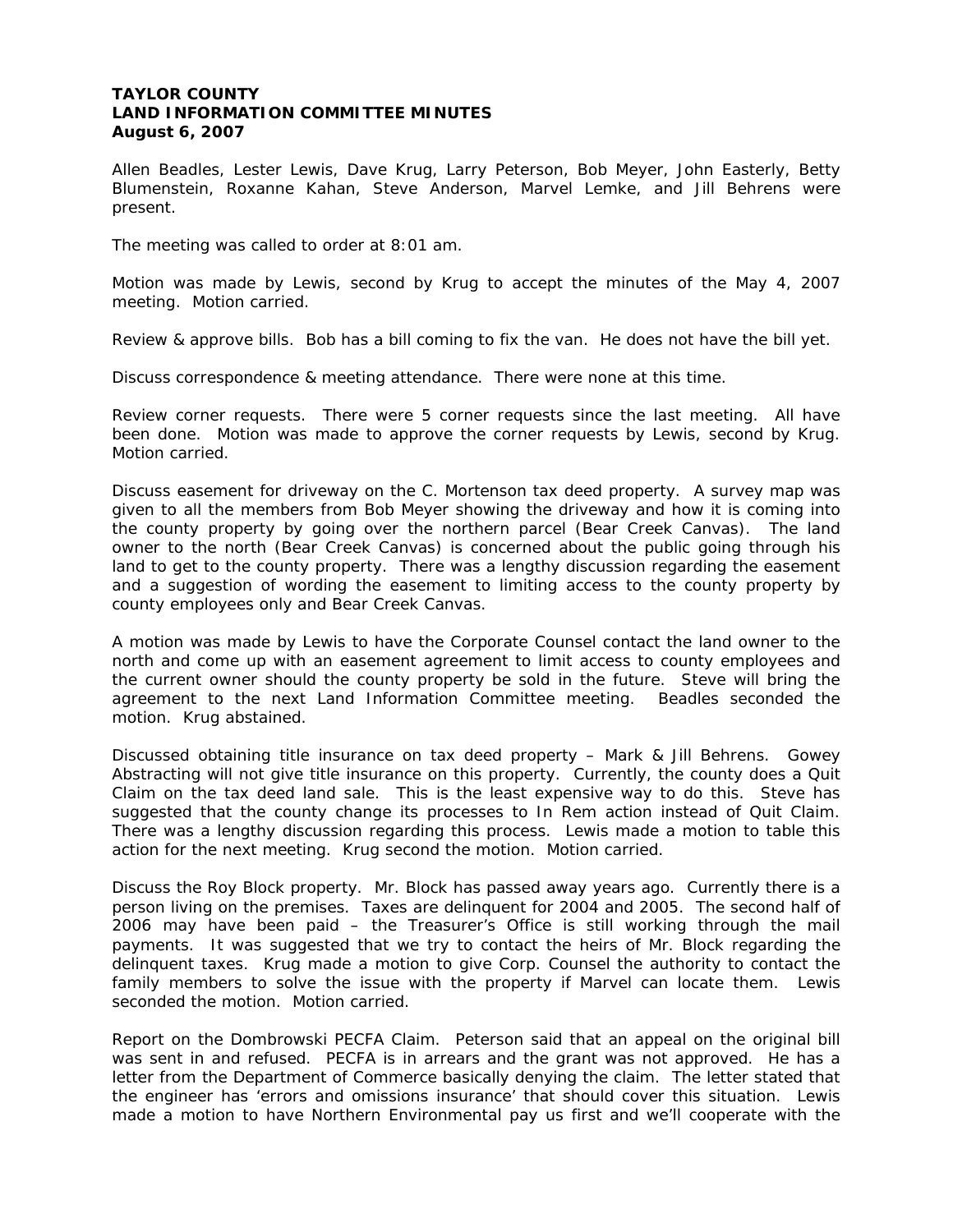appeal. Second by Krug. Motion carried. Peterson stated that this is still an ongoing project and we still need to meet our \$10,000.00 deductible.

Set a date for Fall to view the possible 2003 tax deed parcels. Set a date and time for the next meeting. October 3<sup>rd</sup> at 8:00 am is our next meeting date and time.

Review and act on Surveyor and Land Information Budgets. Motion was made by Lewis and second by Krug to approved the proposed budgets and send them on to County Board. Motion carried.

Motion was made by Lewis, second by Krug to adjourn. Motion carried. Meeting adjourned at 10:00 am.

Respectfully submitted, Roxanne Kahan, Acting Secretary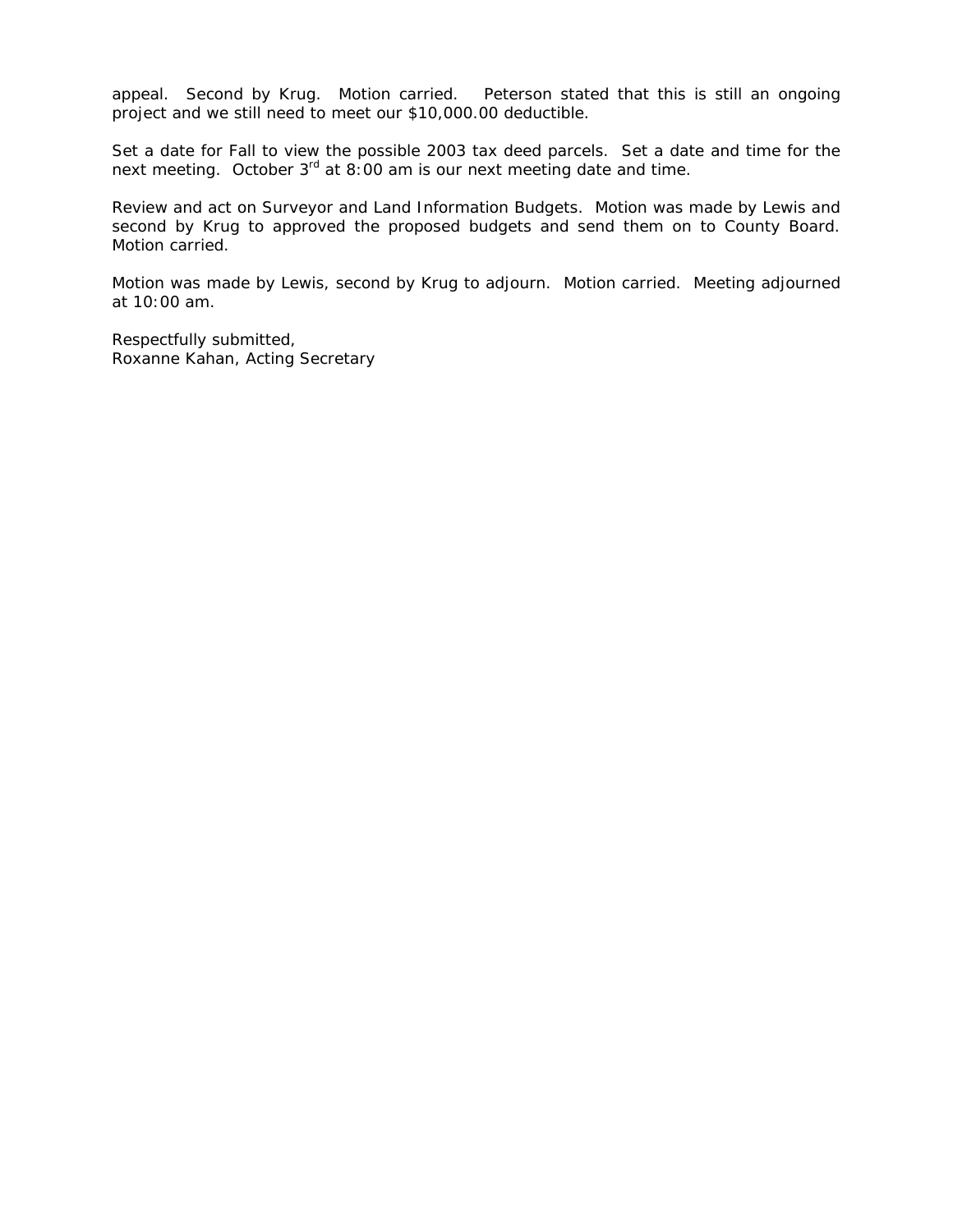## **TAYLOR COUNTY LAND INFORMATION COMMITTEE MINUTES May 4, 2007**

Allen Beadles, Lester Lewis, Dave Krug, Larry Peterson, Bob Meyer, John Easterly, Betty Blumenstein, and Roxanne Kahan were present.

The meeting was called to order at 8:01 am.

Motion was made by Krug, second by Lewis to accept the minutes of the March 8, 2007 meeting. Motion carried.

John Easterly updated the committee on a training workshop that he had attended. The training workshop was on new computer software with hands on training. John felt it was a good workshop.

There was a discussion regarding the current parcels in error on the website. Corrections have been made but not sent in yet. The parcel layer is weak in places. Meyer said that there were grant dollars coming and perhaps they could use to help correct the issues with the parcel layer.

RE Addressing. Peterson said that his office along with the Surveyor's office had a one day crash course with ADC. They found out and were able to fix errors on the system that they were not aware of. Peterson felt the staff members had picked up a lot of good information. There is a bill from ADC that was paid and approved by the Zoning Committee. Peterson felt the bill should have been paid by Land Information Committee. The amount of the bill is \$617.90. Lewis made a motion to pay the bill. Motion carried.

Meyer said he had five review corner requests in the Townships of McKinley, Goodrich, Holway, Browning and Jump River. Lewis made a motion to approve all five. Motion carried.

Peterson commented on the Department of Commerce (DOC) denial of PECFA. The DOC did not approve the application to clean up the Dombrowski property. A consultant messed up and didn't get the application in on time. Peterson said he had an application in to Northern Environmental to pay for it. He has also applied for an appeal with the DOC. Taylor County has already paid \$26,000.00 and Peterson felt we would get the money from one of the Agencies.

Peterson reported on sampling on the Dombrowski property. We had one sampling done. The cost for the test is \$385.00. There were two high readings. There was a very high reading where the gas island was. Also the test well sidewalk by the café was very high. There is no migration at this point. If it goes down, we can probably close in a year. If not, we could be testing for another year. Peterson needs authorization to pay the bill for \$385.00. Lewis made a motion to pay Synergy Environmental Lab, Inc \$385.00, Krug second the motion. All in favor. Motion carried.

Mortenson property. A motion was made to send a recommendation to the Finance Committee to deny the claim to Mr. Mortenson. Lewis made a motion, second by Beadles. 2 ayes, 1 nay. Motion passed.

Lewis made a motion to have Corp Counsel send Mr. Mortenson a letter to remove his personal property within 90 days. Beadles second the motion. Motion carried.

Lewis made a motion to have the surveyor do a certified survey on the Mortenson property this month. Krug second the motion. Motion carried.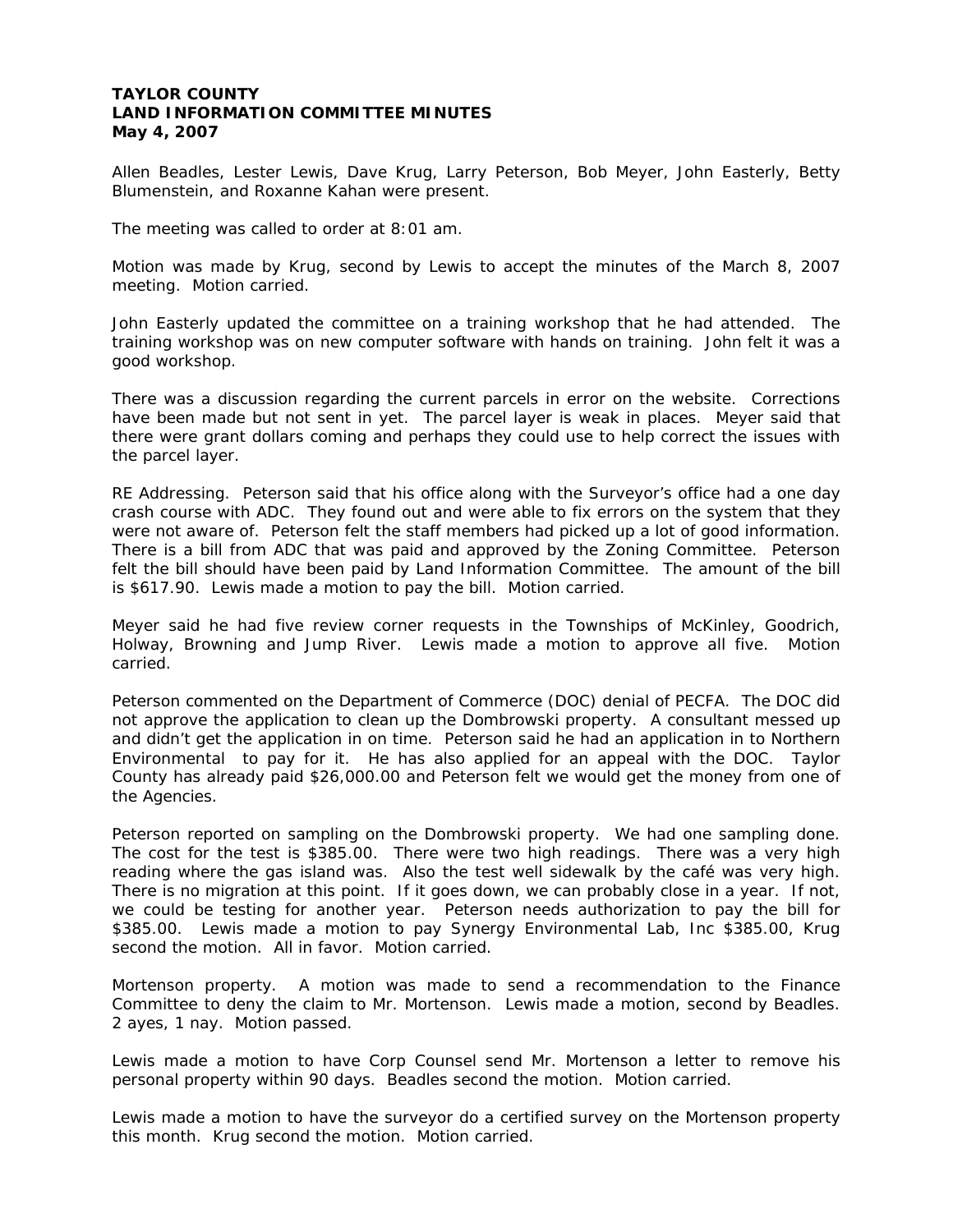The committee went into closed session per s.s. 19.85(1)(c) at 9:03 am. for the job evaluation of the surveyor. The committee reconvened into open session at 9:21 am. The vote was unanimous to go into closed session, and then to reconvene into open session.

Lewis made a motion to have the County Treasurer send a letter to inform the Village of Gilman that they own the property at Sect. 13.31N.4W. Krug second the motion. Motion carried.

Beadles called a recess until 10:00 am.

Land Sale Auction started at 10:01 am.

A motion was made by Krug, second by Lewis to adjourn. Motion carried. Meeting adjourned at 10:40 am.

Respectfully submitted, Roxanne Kahan, Secretary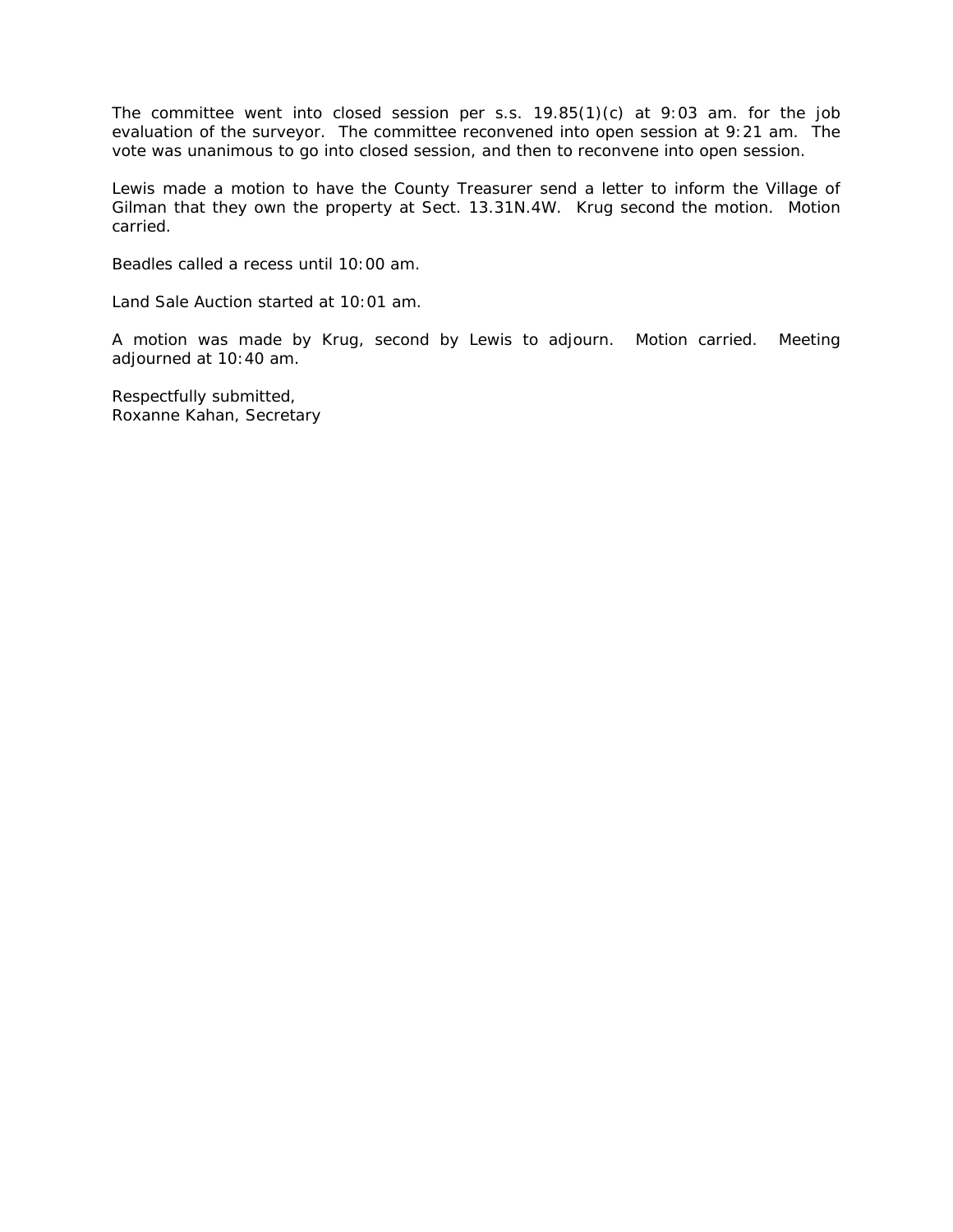### **TAYLOR COUNTY LAND INFORMATION COMMITTEE MINUTES March 8, 2007**

Allen Beadles, Lester Lewis, Dave Krug, Larry Peterson, and Deb Wiinamaki were present.

The committee, Deputy Brian Campbell, Larry Peterson, and Deb Wiinamaki left the courthouse at 8:00 a.m. to view the former Lewandowski property which was taken for tax deed in December, 2006.

After returning to the Courthouse at 9:30 a.m., Chairman Beadles called the meeting to order.

Motion was made by Krug, second by Lewis to accept the minutes of the March 1, 2007 meeting. Motion carried.

The committee concurred that they would leave the minimum bid for the Lewandowski tax deed property at \$25,000. Jeff Ludwig will be contacted by the treasurer to go out to lock the house and leave the keys in the treasurer's office. Lewis stated that the well and septic were not compliant with State codes.

Treasurer Wiinamaki informed the committee that Karen Blaskowski wanted to visit the Lewandowski property on March 16<sup>th</sup> to pick up some personal items. Lewis and Peterson stated that Wiinamaki should contact Karen and let her know that they would meet her at the property at 8:00 a.m. on that date. Karen would have until the end of the day to remove any personal property and Lewis would go out and lock it up later that day.

Zoning Administrator Peterson wondered why quit claim deeds were issued to the new owners of the tax deed land after the land sale instead of a warranty deed. After a short discussion it was determined that going with quit claim deeds was in the best interest of Taylor County. Lewis suggested that it be mentioned at the beginning of the land sale so all bidders are aware of this.

Lewis asked if the committee would give other perspective buyers a chance to visit the Lewandowski sight. Chairman Beadles said that the day before the land sale, May  $3^{rd}$ , would be a good time to do this.

Lewis directed the Treasurer to send a letter to Bruce Lewandowski suggesting that he remove the hay bales by May  $1<sup>st</sup>$  before other individuals would be viewing the sight. This would prevent any misunderstanding between the Lewandowskis and the new buyer as to who owned the hay bales.

The committee will visit the Mortenson tax deed property after the land sale on May  $4<sup>th</sup>$ . This will give the committee a better idea what buildings are on the property.

A motion was made by Krug and second by Lewis to adjourn. Motion carried. Meeting adjourned at 10:30 a.m.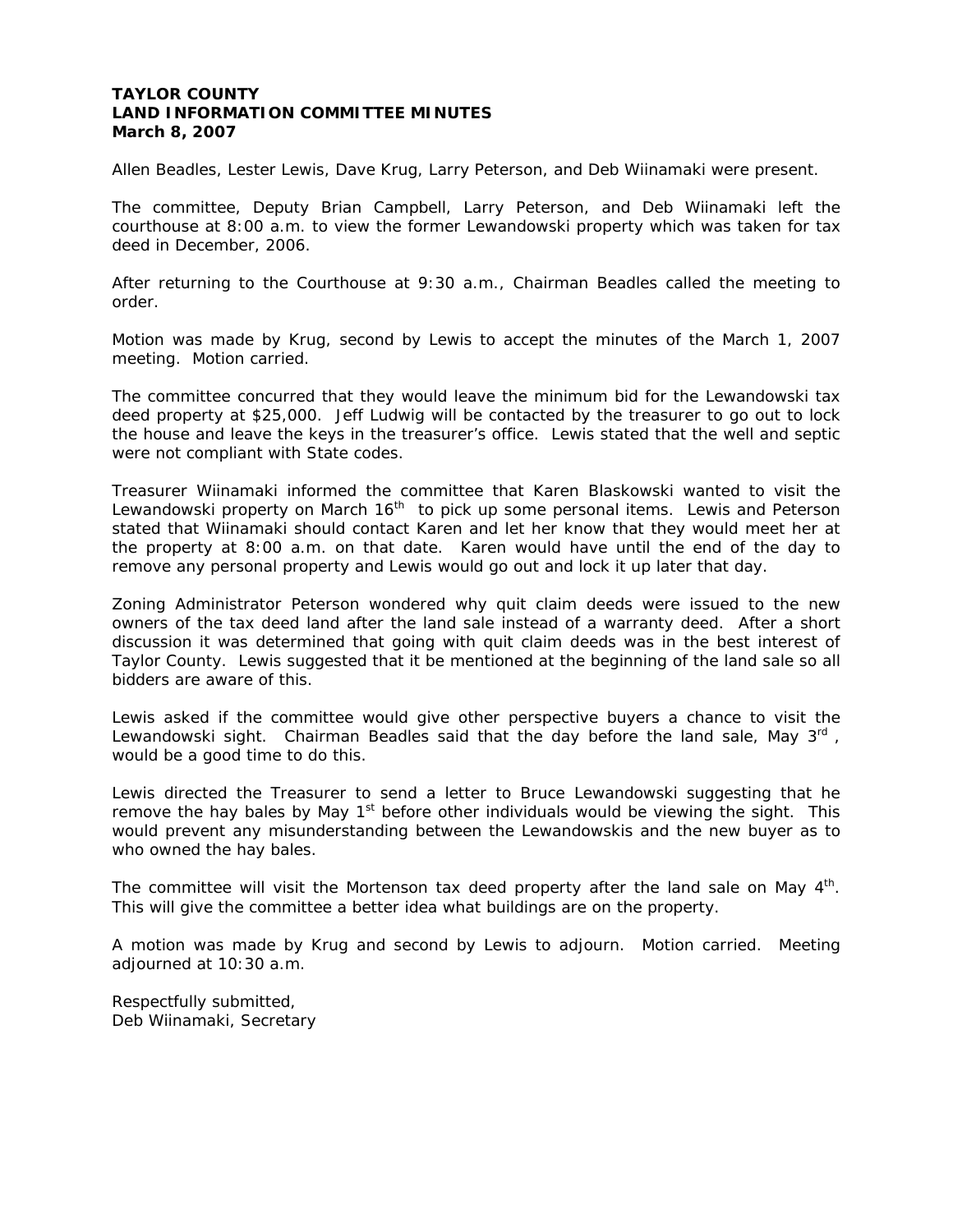## **TAYLOR COUNTY LAND INFORMATION COMMITTEE MINUTES March 1, 2007**

Allen Beadles, Lester Lewis, Dave Krug, Larry Peterson, Bruce Strama, Marvel Lemke, Betty Blumenstein, Bob Meyer, John Easterly, Karen Blaskowski, and Deb Wiinamaki were present.

Members of the Land Information Committee, Zoning Administrator and County Treasurer left by van to inspect the Lewandowski property. However, because of inclement weather, were unable to get to the property. Another visit will be scheduled at a later date.

After returning to the Courthouse, the meeting convened at 9:25 a.m. in the County Board Room.

Motion was made by Lewis, second by Krug to amend the minutes of the February  $7<sup>th</sup>$ meeting to read Dennis Sova instead of Dennis Dassow.

Karen Blaskowski attended the meeting and requested a second chance to redeem the Glenn Lewandowski Et Al property which was taken for tax deed in December, 2006. There was no motion, however, Lewis made a motion to extend the time to remove personal property from the premises until April  $15<sup>th</sup>$  by appointment and accompanied by a Taylor County representative. Krug seconded the motion. Motion carried.

There were no bills to approve.

John Easterly reported that he would like to attend the Wisconsin Land Information Association meeting in Appleton being held on March 7-9. There will be workshops to attend and he was most interested in the parcel editing workshop. Attendance at the meeting will be paid for by the grant training money. A motion was made by Krug, second by Lewis for John to attend the meeting. Motion carried.

Bob again informed the committee on his January conference in Wisconsin Dells.

There were no corner requests.

The next meeting will be held Friday, May 4, 2007 at 8:00 a.m. and the Land Sale will follow at 10:00.

The committee reviewed the minimum bids on parcels being sold and they are as follows:

**Lenzie Sanders**-030.9.33.4W-16.3 30-223-0000 E1/2 W1/2 SE1/4 SE1/4 030.9.33.4W-16.2 30-222-0000 E1/2 W1/2 W1/2 SE1/4 SE1/4 NO MINIMUM BID – both parcels will be sold together.

**John Vogel**-030.21.33.4W-1.8 30-461-0016 Pt of NE1/4 NE1/4 NO MINIMUM BID

**Vera Polley**-012.35-0.25 12-80044-0001 Pt of NE1/4 SE1/4 Resurvey of Polley, Lot 25 \$500.00 MINIMUM BID

**Alden Peterson**-044.A12.33.1E-15.2 44-80123-0000 Pt of SW1/4 SE1/4 NO MINIMUM BID

**Robert McCormack**-016.21.32.3E-6.3 16-702-0000 Pt of NW1/4 NW1/4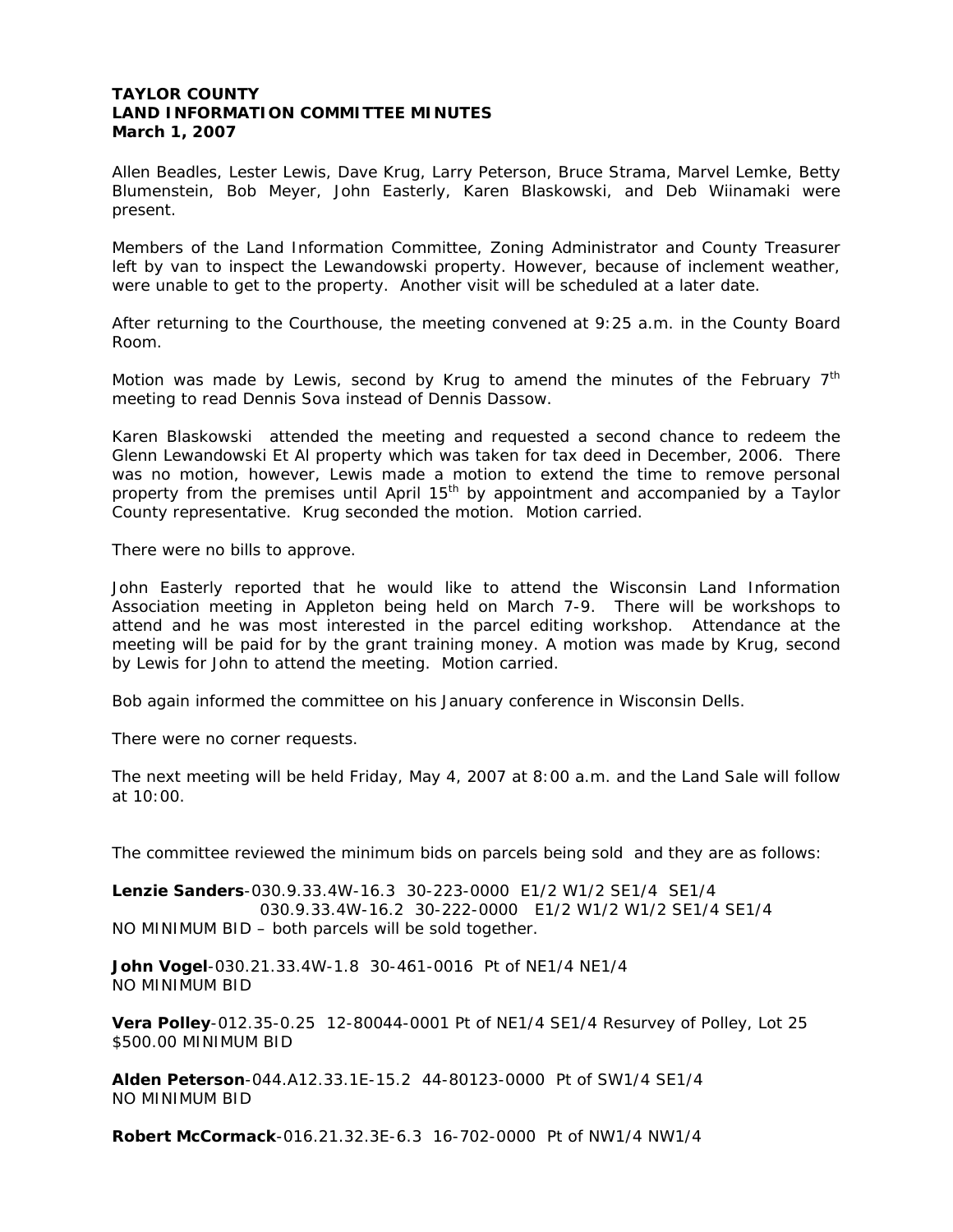### \$1500.00 MINIMUM BID

### **Glenn Lewandowski Et Al**-026.28.30.1E-14.1 26-755-0000 Pt of NW1/4 SE1/4 026.28.30.1E-15.1 26-757-0001 SW1/4 SE1/4 \$25,000.00 MINIMUM BID

Taylor County received \$25,000 from the State for Brownfield reimbursement for the Dombrowski property. The money will go towards other clean-up projects. The county has about \$10,000 to \$15,000 invested.

The next meeting is scheduled for May  $4^{th}$  at 8:00 a.m. with the land sale to follow. Motion by Krug, second by Lewis to adjourn. Motion carried. Meeting adjourned at 10:45 a.m.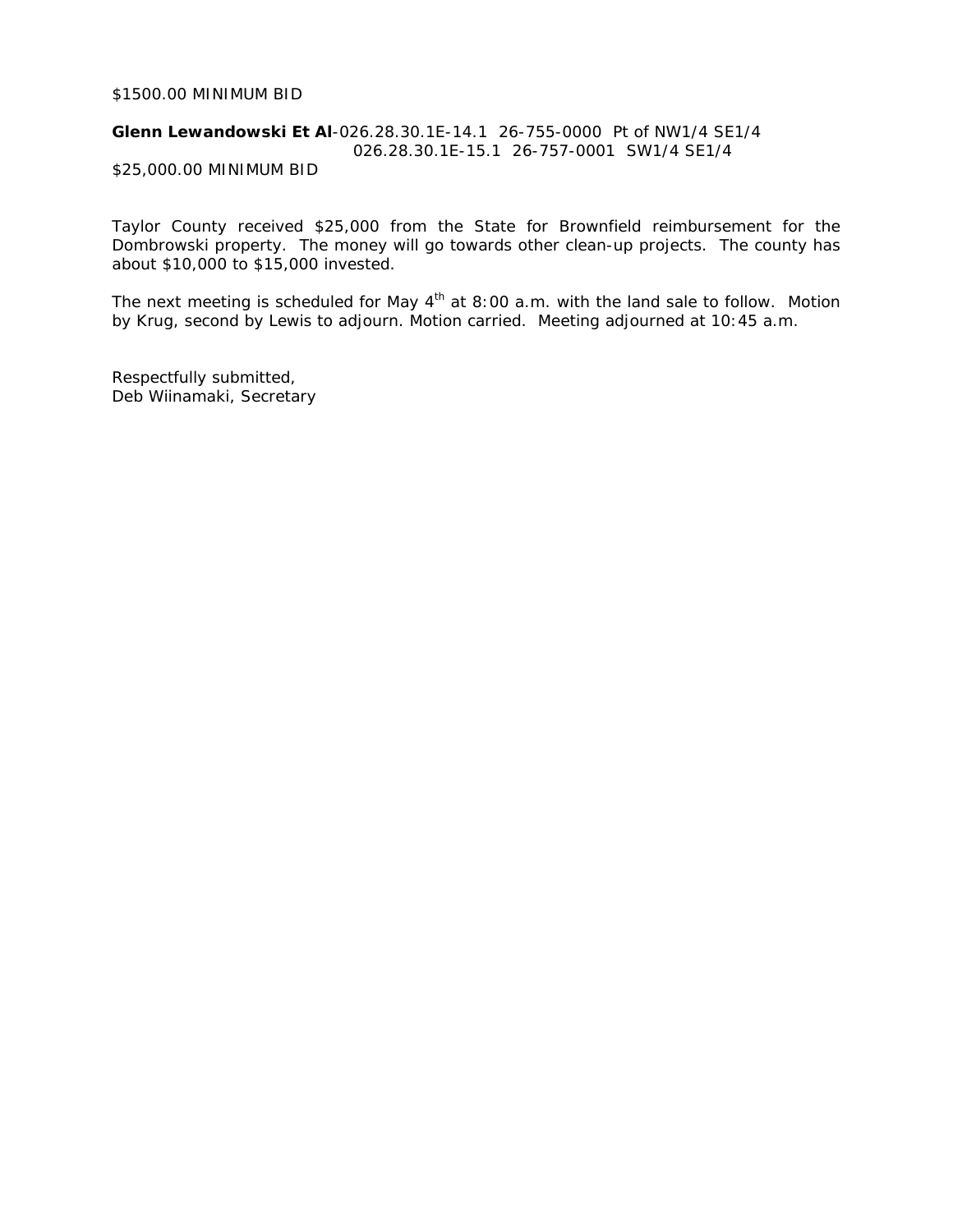# **TAYLOR COUNTY LAND INFORMATION COMMITTEE MINUTES February 7, 2007**

Lester Lewis, David Krug, Larry Peterson, Betty Blumenstein, Marvel Lemke, Bruce Strama, Steve Anderson, Deb Wiinamaki, Larry Dassow, Charles Mortenson, Kim Lewandowski, Dennis Sova, Wendy Rady, and Clyde Lundgren. Bob Meyer joined the meeting at 9:30 a.m. Chairman Allen Beadles was absent.

Motion by Krug, second by Lewis to approve the December  $18<sup>th</sup>$  meeting minutes as read. Motion carried.

Land redemption requests were as follows:

1. Larry Dassow-In requesting to redeem the property, he stated that he has had back problems for some time and is disabled. This is his residence. He could make a partial payment of \$3800.00 and pay the rest within 30 days. Motion by Krug, second by Lewis to approve his request. Motion carried.

2. Charles Mortenson-requested to redeem his property because he had been ill and he also stated he had moved so he didn't get some of the delinquent notices. Treasurer Deb Wiinamaki pointed out that it is the taxpayer's responsibility to notify her office with address changes. He presented a cashier's check to the committee for the total amount due. Krug made a motion to accept the full payment. For lack of a second, the motion failed.

3. Kim Lewandowski-Lewis wanted the committee to be aware of the fact that he had a phone conversation with Kim the previous Friday regarding the redemption process. She stated that there are a number of people who own this property and her husband, who is one of the siblings, had tried to buy it from the other owners for quite some time without success. Kim asked if it were not redeemed, did they have time to go in and get any personal property out of the house. Corporation Counsel, Steve Anderson said that we would be going through the legal eviction process which would allow the Lewandowski family time to remove personal property. A motion was made by Lewis, to deny the request to redeem the property. Krug seconded the motion. Motion carried. The Lewandowski family will have until the end of the month to remove any personal property.

4. Clyde Lundgren- He currently resides on the property. He said he has been having trouble with his ex-wife whose name is also on the deed. Lewis informed him that if he redeemed the property, it would go back into the name of Clyde and Debbie Lundgren. He said he understood and he has the cash to pay it in full. Krug made a motion to allow Mr. Lundgren to redeem his property, Lewis seconded it. Motion carried.

5. Wendy Rady-She stated that they had made an attempt to clean up the property. When it became a financial burden they had to move their small engine business to Hayward. Zoning Administrator, Larry Peterson, said on March  $1<sup>st</sup>$  the property will be evaluated to determine if the site is cleaned up. In Rady's defense, Peterson did say that he commends the Radys for their effort to clean it up. Krug moved to allow the Radys to redeem their property. Lewis seconded it. Motion carried.

6. Dennis Sova-Reported that it is his residence and has the cash to pay the entire redemption fees. Krug made a motion to accept redemption request, second by Lewis. Motion carried.

Lewis and Krug agreed the next Land Information Meeting will be held on March  $1<sup>st</sup>$ . At that time, the committee, zoning administrator, treasurer and a sheriff's deputy will inspect the Lewandowski property and padlock the doors.

There were no bills to review or approve.